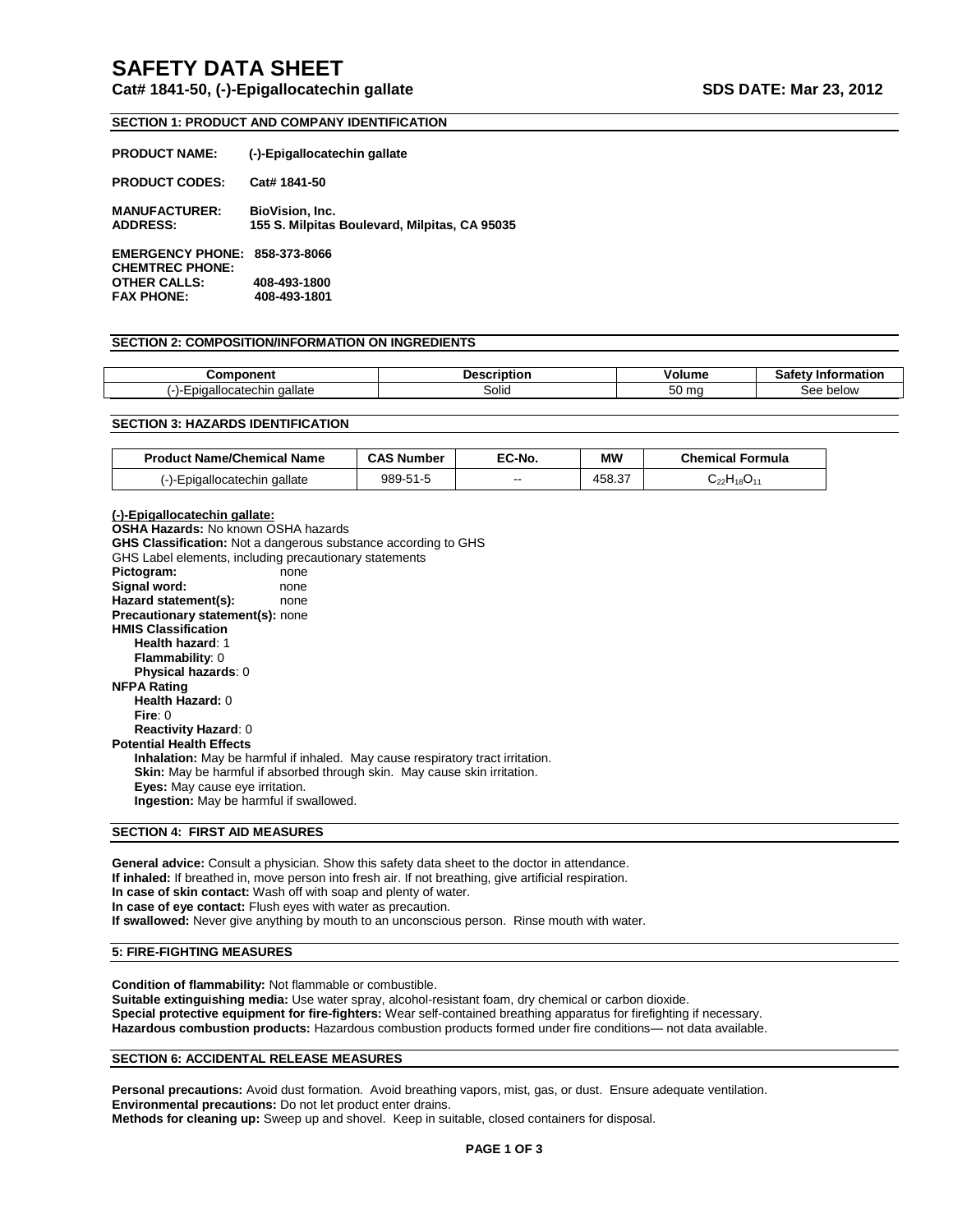# **Precautions for safe handling**

Provide appropriate exhaust ventilation at places where dust is formed. Normal measures for preventive fire protection. **Conditions for safe storage** Keep container tightly closed in a dry and well-ventilated place. Recommended storage temperature: -20 °C Light sensitive.

# **SECTION 8: EXPOSURE CONTROLS/PERSONAL PROTECTION**

Contains no substances with occupational exposure limit values. **Personal protective equipment**

#### **Respiratory protection**

Respiratory protection is not required. Where protection from nuisance levels of dusts are desired, use type N95 (US) or type P1 (EN 143) dust masks. Use respirators and components tested and approved under appropriate government standards such as NIOSH (US) or CEN (EU).

#### **Hand protection**

Handle with gloves. Gloves must be inspected prior to use. Use proper glove removal technique (without touching glove's outer surface) to avoid skin contact with this product. Dispose of contaminated gloves after use in accordance with applicable laws and good laboratory practices. Wash and dry hands.

# **Eye protection**

Use equipment for eye protection tested and approved under appropriate government standards such as NIOSH (US) or EN 166 (EU).

# **Skin and body protection**

Choose body protection in relation to its type, to the concentration and amount of dangerous substances, and to the specific workplace. Use equipment for eye protection tested and approved under appropriate government standards such as NIOSH (US) or EN 166 (EU).

#### **Hygiene measures**

General industrial hygiene practice.

# **SECTION 9: PHYSICAL AND CHEMICAL PROPERTIES**

| <b>Property</b>            | (-)-Epigallocatechin gallate |
|----------------------------|------------------------------|
| Appearance:                | Off-white to yellow solid    |
| pH:                        | No data available            |
| <b>Water Solubility:</b>   | No data available            |
| <b>Other Solubility:</b>   | DMSO, EtOH                   |
| Specific Gravity (g/ml):   | No data available            |
| Boiling Point (°C):        | No data available            |
| Melting Point (°C):        | No data available            |
| Flash Point (°C):          | No data available            |
| Ignition Temperature (°C): | No data available            |
| Density                    | No data available            |

# **SECTION 10: STABILITY AND REACTIVITY**

| <b>Property</b>                   | (-)-Epigallocatechin gallate                |
|-----------------------------------|---------------------------------------------|
| <b>Chemical stability</b>         | Stable under recommended storage conditions |
| <b>Conditions to avoid:</b>       | No data available                           |
| <b>Materials to avoid:</b>        | Strong oxidizing agents                     |
| Hazardous decomposition products: | Carbon oxides                               |

#### **SECTION 11: TOXICOLOGICAL INFORMATION**

| (-)-Epigallocatechin gallate: |                                                                                                                                                            |
|-------------------------------|------------------------------------------------------------------------------------------------------------------------------------------------------------|
|                               | Acute toxicity: LD50 Oral – mouse – 2,170 mg/kg                                                                                                            |
|                               | <b>Skin corrosion/irritation:</b> no data available                                                                                                        |
|                               | Serious eye damage/eye irritation: no data available                                                                                                       |
|                               | Respiratory or skin sensitization: no data available                                                                                                       |
|                               | Germ cell mutagenicity: no data available                                                                                                                  |
| Carcinogenicity:              |                                                                                                                                                            |
| IARC:                         | No component of this product present at levels greater than or equal to 0.1% is identified as probable, possible or<br>confirmed human carcinogen by IARC. |
| ACGIH:                        | No component of this product present at levels greater than or equal to 0.1% is identified as a carcinogen or potential<br>carcinogen by ACGIH.            |
| NTP:                          | No component of this product present at levels greater than or equal to 0.1% is identified as a known or anticipated<br>carcinogen by NTP.                 |